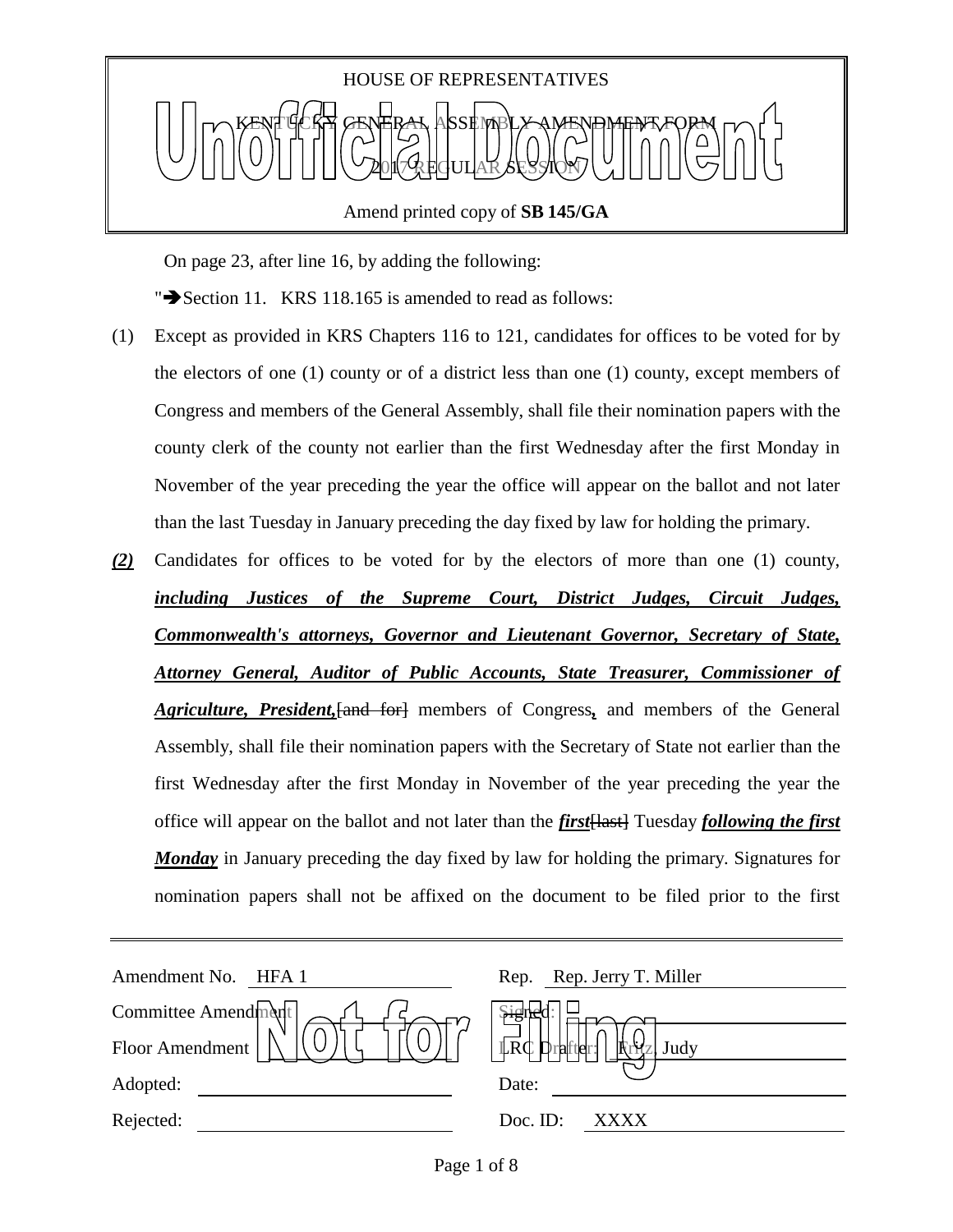

Wednesday after the first Monday in November of the year preceding the year in which the office will appear on the ballot. All nomination papers shall be filed no later than 4 p.m. local time at the place of filing when filed on the last date on which the papers may be filed.

- *(3)*[(2)] The Secretary of State or the county clerk shall examine the notification and declaration form of each candidate to determine whether it is regular on its face. If there is an error, the proper officer shall notify the candidate by certified mail within twenty-four (24) hours of filing.
- *(4)*[(3)] A judge who elected to retire as a Senior Status Special Judge in accordance with KRS 21.580 shall not become a candidate or a nominee for any elected office during the five (5) year term prescribed in KRS  $21.580(1)(a)1$ ., regardless of the number of days served by the judge acting as a Senior Status Special Judge.

Section 12. KRS 118.215 is amended to read as follows:

(1) After the order of the names has been determined as provided in KRS 118.225, the Secretary of State shall certify, to the county clerks of the respective counties entitled to participate in the nomination or election of the respective candidates, the name, place of residence, and party of each candidate or slate of candidates for each office, as specified in the nomination papers or certificates and petitions of nomination filed with him *or her*, and shall designate the device with which the candidate groups, slates of candidates, or lists of candidates of each party shall be printed, in the order in which they are to appear on the ballot, with precedence to be given to the party that polled the highest number of votes at the preceding election for presidential electors, followed by the political party which received the second highest number of votes, with the order of any other political parties and independents to be determined by lot. Candidates for county offices and local state offices shall be listed in the following order: Commonwealth's attorney, circuit clerk,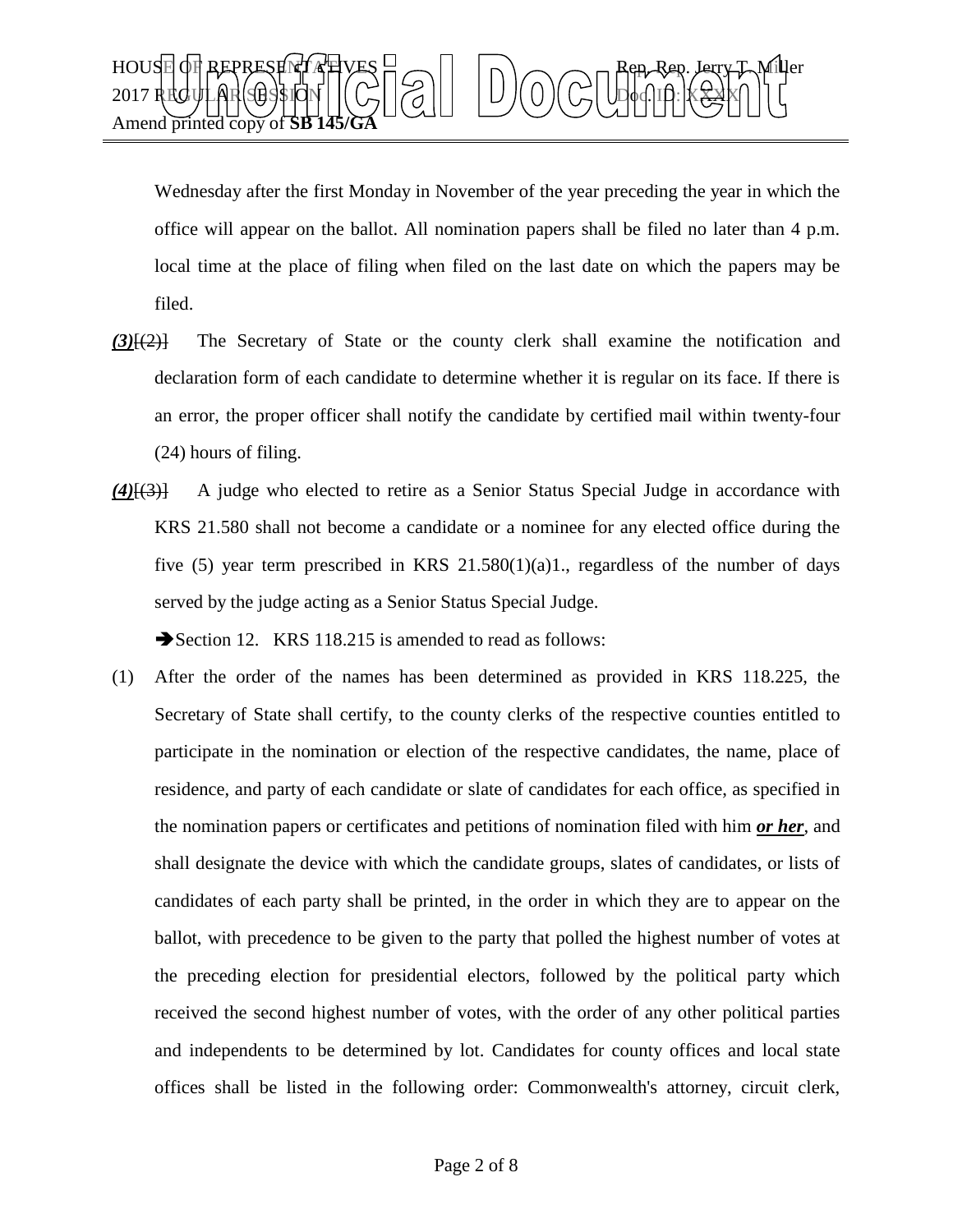

property valuation administrator, county judge/executive, county attorney, county clerk, sheriff, jailer, county commissioner, coroner, justice of the peace, and constable. The names of candidates for President and Vice President shall be certified in lieu of certifying the names of the candidates for presidential electors. The names shall be certified as follows:

- (a) Not later than the second Monday after the *last Tuesday in January for the primary as established in subsection (1) of Section 1 of this Act*[filing deadline for the primary];
- (b) Not later than the second Monday after the filing deadline for the *regular*[general] election, except as provided in paragraph (c) of this subsection; and
- (c) Not later than the Monday after the Friday following the first Tuesday in September preceding a *regular*[general] election, for those years in which there is an election for President and Vice President of the United States.
- (2) Except as otherwise provided in subsection (3) of this section, all independent candidates or slates of candidates whose nominating petitions are filed with the county clerk or the Secretary of State shall be listed under the title and device designated by them as provided in KRS 118.315, or if none is designated, under the word "independent," and shall be placed on the ballot in a separate column or columns or in a separate line or lines according to the office which they seek. The order in which independent candidates or slates of candidates shall appear on the ballot shall be determined by lot by the county clerk. If the same device is selected by two (2) groups of petitioners, it shall be given to the first selecting it and the county clerk shall permit the other group to select a suitable device. This section shall not apply to candidates for municipal offices which come under subsection (3) of this section.
- (3) The ballots used at any election in which city officers are to be elected as provided in subsection (2) of this section shall contain the names of candidates for the city offices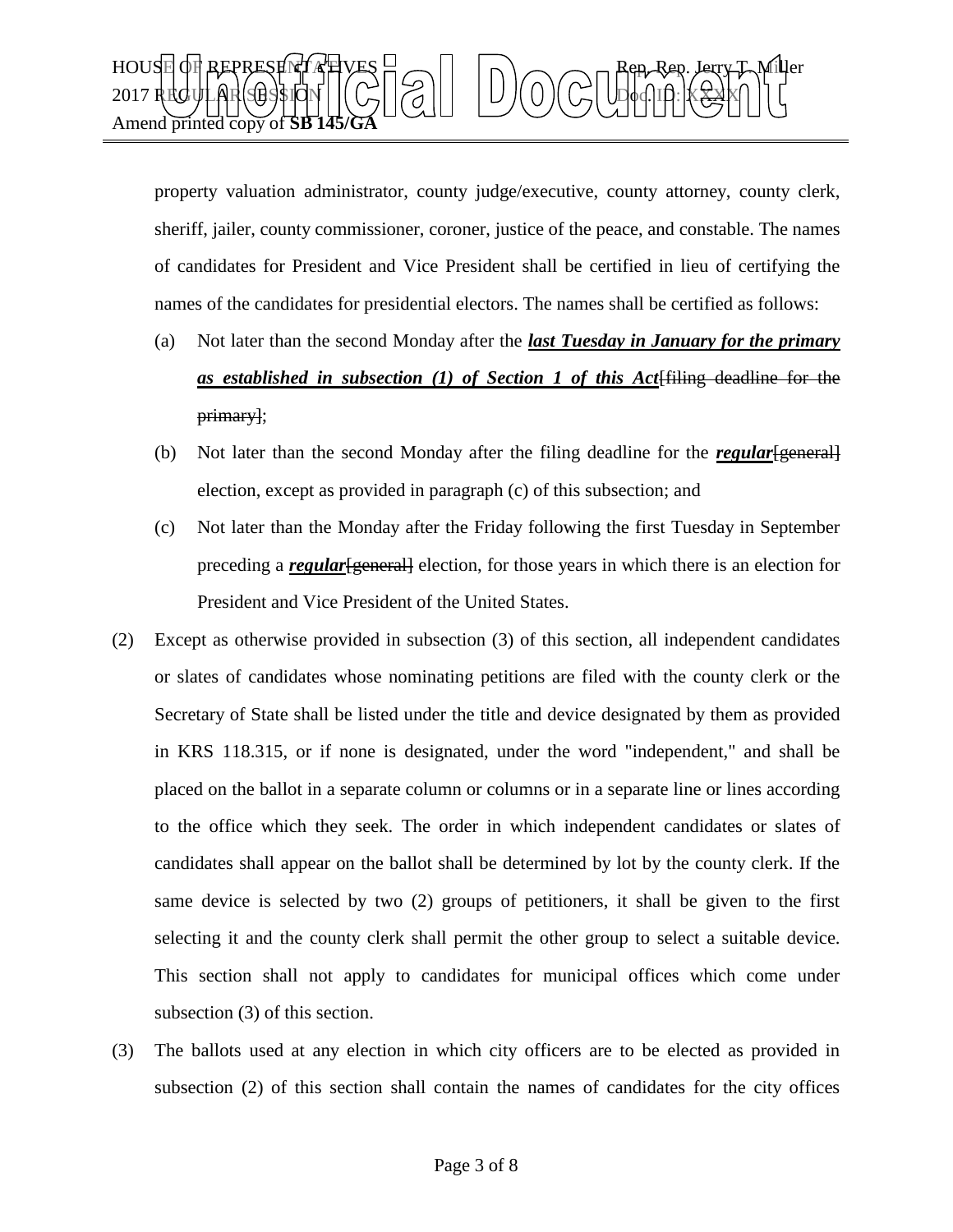

grouped according to the offices they seek, and the candidates shall be immediately arranged with and designated by the title of office they seek. The order in which the names of the candidates for each office are to be printed on the ballot shall be determined by lot. Each group of candidates for each separate office for which the candidates are to be elected shall be clearly separated from other groups on the ballot and spaced to avoid confusion on the part of the voter.

- (4) The Secretary of State shall not knowingly certify to the county clerk of any county the name of any candidate or slate of candidates who has not filed the required nomination papers, nor knowingly fail to certify the name of any candidate or slate of candidates who has filed the required nomination papers.
- (5) If the county clerk determines that the number of certified candidates or slates of candidates cannot be placed on a ballot which can be accommodated by the voting machines currently in use by the county, he *or she* shall so notify the State Board of Elections not later than the last Tuesday in February preceding the primary or the last Tuesday in August preceding the *regular*[general] election. The State Board of Elections shall meet within five (5) days of the notice, review the ballot conditions, and determine whether supplemental paper ballots are necessary for the election. Upon approval of the State Board of Elections, supplemental paper ballots may be used for nonpartisan candidates or slates of candidates for an office or offices and public questions submitted for a yes or no vote. All candidates or slates of candidates for any particular office shall be placed either on the machine ballot or on the paper ballot. Supplemental paper ballots may also be used to conduct the voting, in the instance of a small precinct as provided in KRS 117.066.
- (6) The ballot position of a candidate or slate of candidates shall not be changed after the ballot position has been designated by the county clerk.

Section 13. KRS 118.581 is amended to read as follows: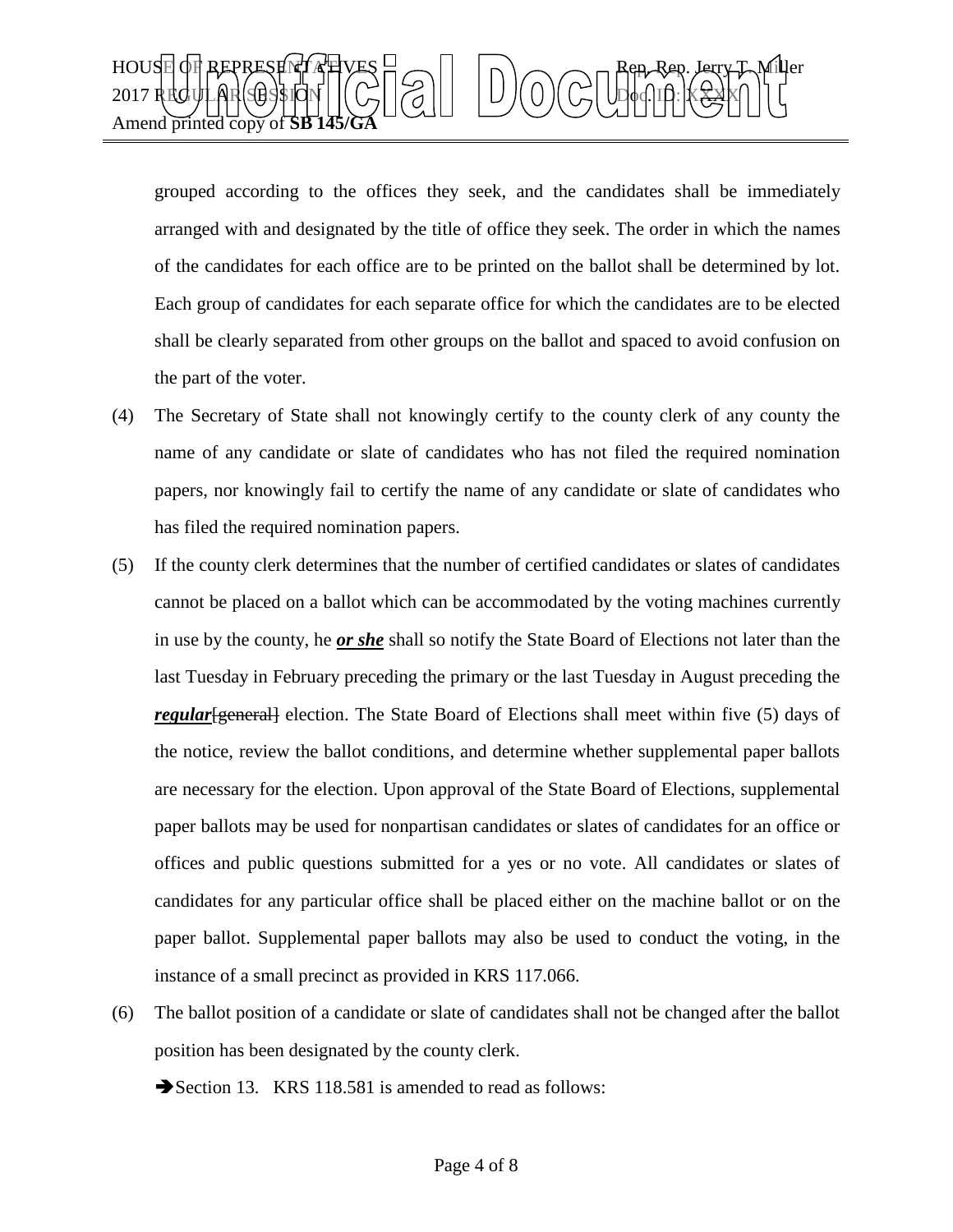

The State Board of Elections shall convene in Frankfort on the *third* [second] Tuesday in **December** [January] preceding a presidential preference primary. At the meeting required by this section, the board shall nominate as presidential preference primary candidates all those candidates of the political parties for the office of President of the United States who have qualified for matching federal campaign funds. Immediately upon completion of this requirement, the board shall transmit a list of all the nominees selected to the Secretary of State and shall also release the list to the news media.

Section 14. KRS 118.591 is amended to read as follows:

- (1) Any person seeking the endorsement by a political party for the office of President of the United States, or any group organized in this state on behalf of, and with the consent of, the person, may file with the Secretary of State certified petitions signed by five thousand (5,000) persons who, at the time they sign, are registered and qualified voters in the Commonwealth and are affiliated, by registration, with the same political party as the candidate for whom petitions are filed.
- (2) The petitions shall be filed by the petitioners with the Secretary of State no later than the *first*[last] Tuesday *following the first Monday* in January preceding a presidential preference primary.
- (3) The petitions shall state:
	- (a) The name of the candidate for nomination and the party of which he *or she* is a member; and
	- (b) The name and address of the *chair*[chairman] of the group circulating such petition.
- (4) The Secretary of State shall determine the sufficiency of petitions filed with him *or her* and shall immediately communicate his *or her* determination to the *chair*[chairman] of the group which has filed the petitions.
- (5) In lieu of the petition requirements of subsections (1) to (4) of this section, a candidate may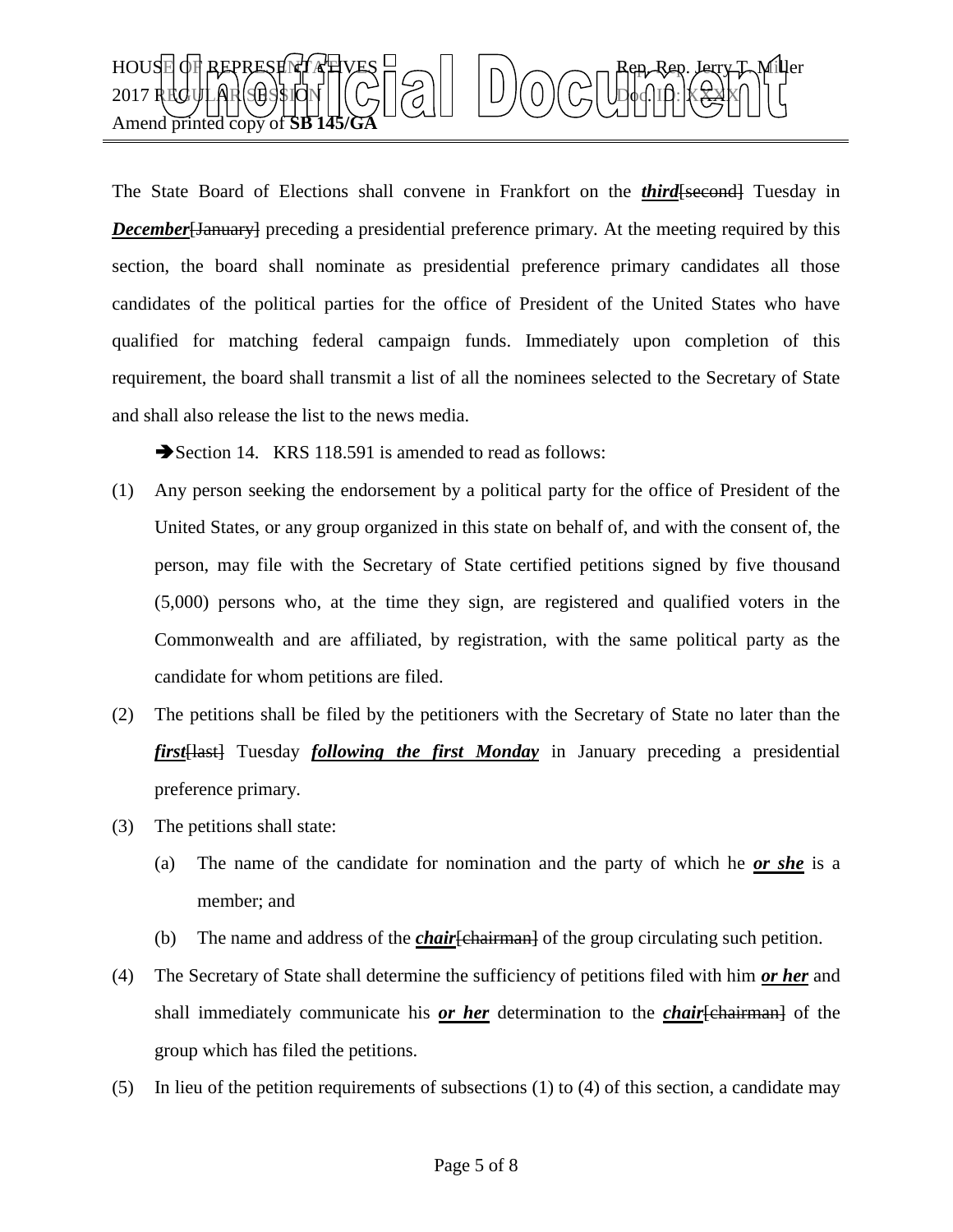

qualify to appear on the presidential preference primary ballot of his *or her* political party by filing with the Secretary of State, no later than the *first* [Hast] Tuesday *following the first Monday* in January preceding a presidential preference primary, a notice of candidacy signed by the candidate and either of the following:

- (a) A certification by the Federal Election Commission that, by the filing deadline, the candidate has qualified for matching federal campaign funds; or
- (b) Evidence that, by the filing deadline, the candidate's name is qualified to appear on the presidential preference primary ballot of his *or her* political party in at least twenty (20) other states.
- (6) The Secretary of State shall determine the sufficiency of the documentation provided pursuant to subsection (5) of this section and shall immediately communicate his *or her*  determination to the candidate or his *or her* agent.

Section 15. KRS 118A.060 is amended to read as follows:

- (1) Except as provided in KRS 118A.100, no person's name shall appear on a ballot label or absentee ballot for an office of the Court of Justice without first having been nominated as provided in this section.
- (2) Each candidate for nomination shall file a petition for nomination with the Secretary of State not earlier than the first Wednesday after the first Monday in November of the year preceding the year in which the office will appear on the ballot and not later than the *first*[last] Tuesday *after the first Monday* in January preceding the day fixed by law for holding the primary election for the office. The petition shall be sworn to before an officer authorized to administer an oath by the candidate and by not less than two (2) registered voters from the district or circuit from which he or she seeks nomination. Signatures for nomination papers shall not be affixed on the document to be filed prior to the first Wednesday after the first Monday in November of the year preceding the year in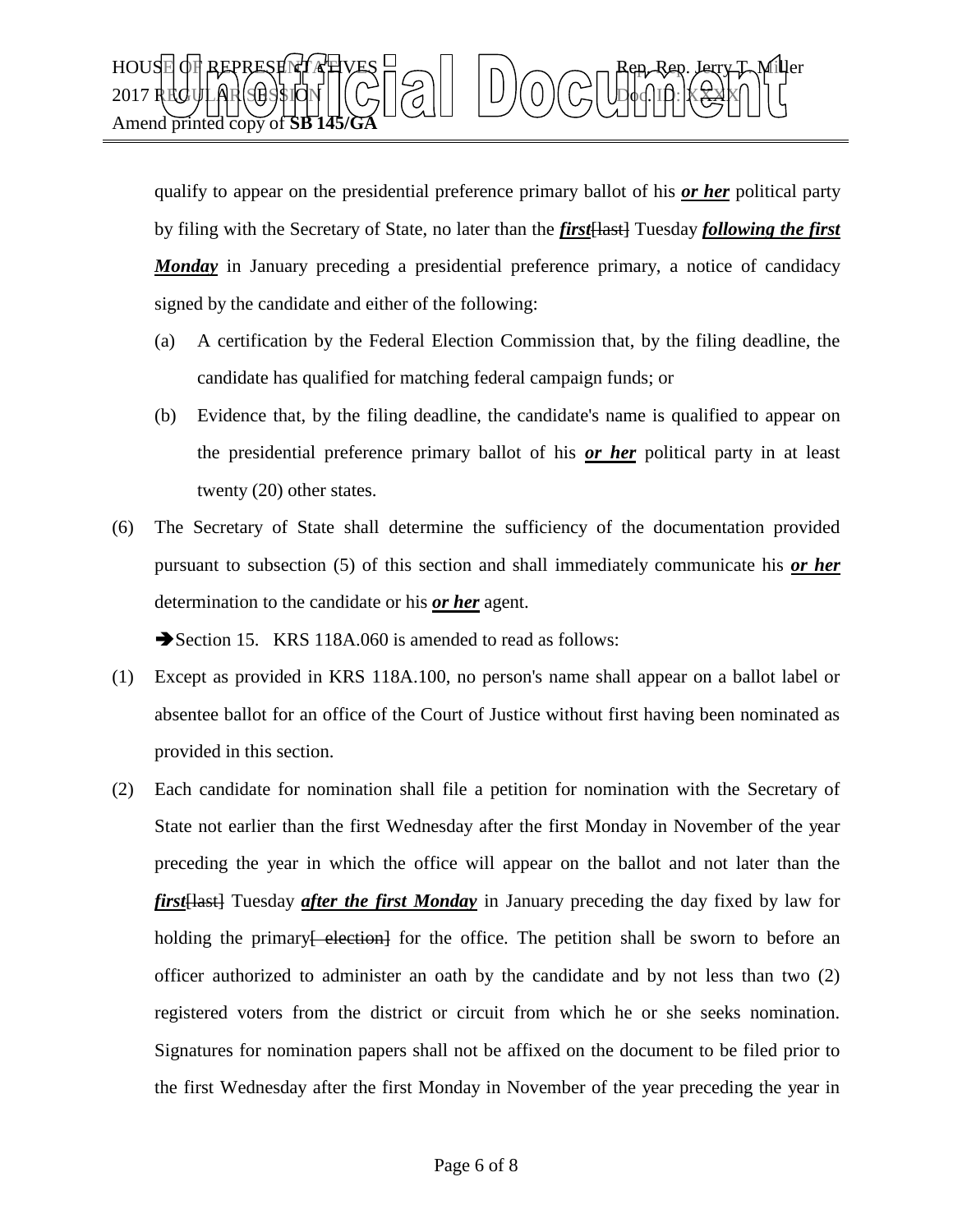

which the office will appear on the ballot. The petition shall be filed no later than 4 p.m. local time at the place of filing when filed on the last date on which the papers are permitted to be filed.

- (3) The petition for nomination shall be in the form prescribed by the State Board of Elections. The petition shall include a declaration sworn to by the candidate, that he or she possesses all the constitutional and statutory requirements of the office for which the candidate has filed. Titles, ranks, or spurious phrases shall not be accepted on the petition and shall not be printed on the ballots as part of the candidate's name; however, nicknames, initials, and contractions of given names may be acceptable as the candidate's name.
- (4) The Secretary of State shall examine the petition of each candidate to determine whether it is regular on its face. If there is an error, the Secretary of State shall notify the candidate by certified mail within twenty-four (24) hours of filing. The order of names on the ballot for each district or circuit, and numbered division thereof if divisions exist, shall be determined by lot at a public drawing to be held in the office of the Secretary of State at 2 p.m., standard time, on the Thursday following the last Tuesday in January preceding the primary election.
- (5) Not later than the date set forth in KRS  $118.215(1)(a)$  preceding the primary  $\frac{e}{e}$  election  $\frac{1}{2}$ , and after the order of names on the ballot has been determined as required in subsection (4) of this section, the Secretary of State shall:
	- (a) Certify to the county clerks of the respective counties entitled to participate in the election of the various candidates, the name and place of residence of each candidate for each office, by district or circuit, and numbered division [ thereof] if divisions exist, as specified in the petitions for nomination filed with him *or her*; and
	- (b) Designate for the county clerks the office of the Court of Justice with which the names of candidates shall be printed and the order in which they are to appear on the